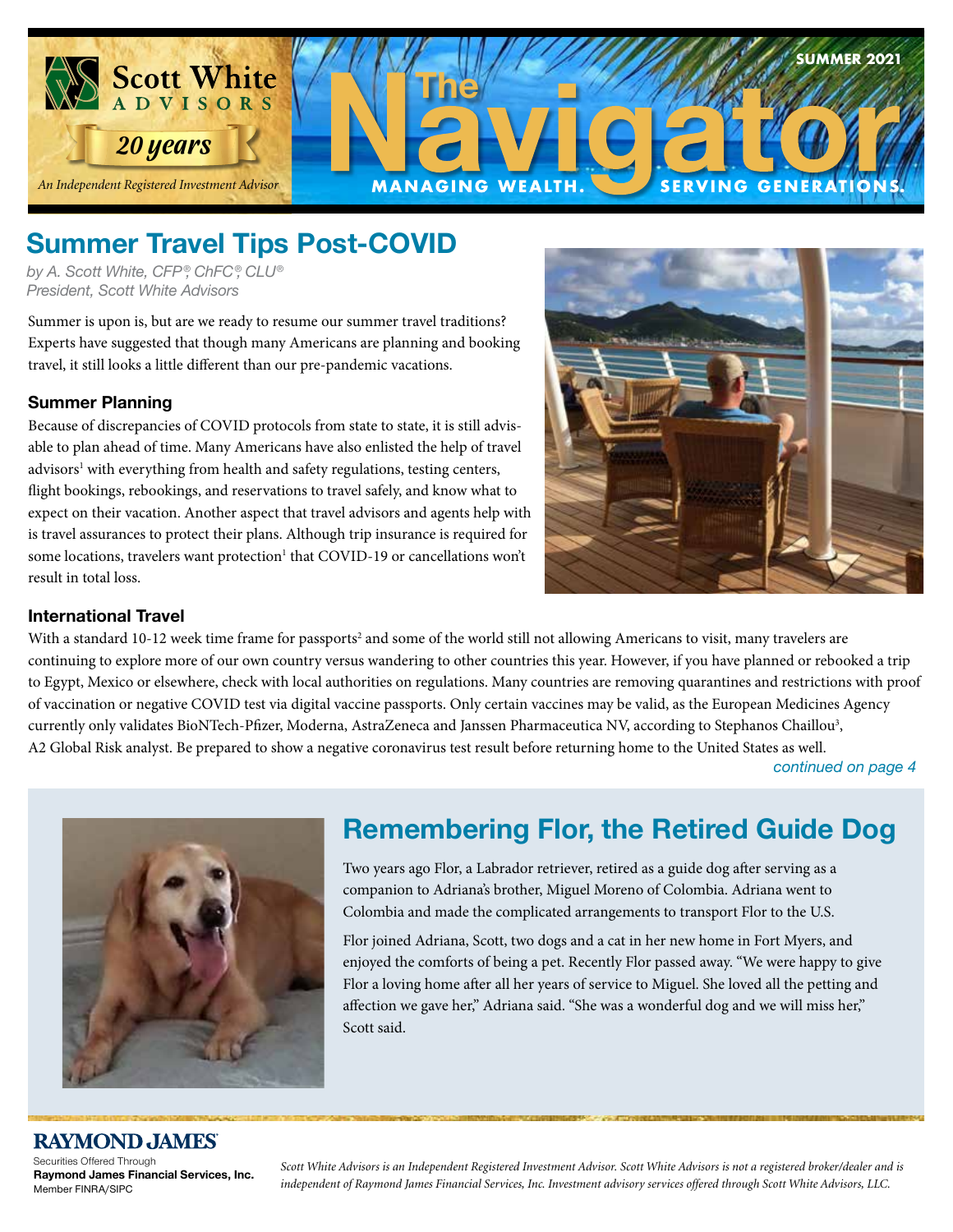

# **White Family Vacation Photos**



*While on vacation Adriana, Scott, Ellie and Jonathan were able to visit Grady Scott and Adriana took in a Tampa Bay Rays baseball game. Goodwin. Grady, 98 years old, was the White family's neighbor for many years.*



# **What Is Bitcoin—and Should You Use It?**

*by A. Scott White, CFP ®, ChFC®, CLU® President, Scott White Advisors*

Have you heard of Bitcoin? It's a form of cryptocurrency: digital money that allows for peer-to-peer transactions on the internet via a digital representation of value that isn't backed by any government or central bank. While services like Venmo and PayPal rely on the traditional financial system to transfer money, Bitcoin allows any two people, anywhere in the world, to send Bitcoin to each other without the involvement of a bank, government, or other institution.

Every transaction involving Bitcoin is tracked on the Blockchain<sup>1</sup>, a log of customers' funds going in and out. The Bitcoin Blockchain is distributed across the entire network and anyone can become part of the network—no third party is in control of it. According to Experian, purchasing Bitcoin isn't free of risk<sup>2</sup>.

While Bitcoin has skyrocketed as much as 350% in the past year to record highs, Warren Buffett has said Bitcoin and other cryptocurrencies are risky and worthless.3 "I can say almost with certainty that they will come to a bad ending," the billionaire investor and Berkshire Hathaway CEO said. AARP says that cryptocurrency fraud is on the rise. Be aware of risk and fraud potential, and follow these AARP guidelines:<sup>4</sup>

- Don't put money in a virtual currency investment if you don't really understand how it works.
- Don't speculate in cryptocurrencies with money that you can't afford to lose.
- Don't buy virtual currencies based on anonymous tips that you picked up from chat rooms or social media.
- Don't put money into an individual retirement account advertised as "IRS approved" or "IRA approved." Some self-directed IRAs do allow investment in virtual currencies, but the Internal Revenue Service does not approve or review IRA investments.
- Don't share your "private keys"—the long letter-and-number codes that enable you to access your virtual currency—with anyone. Keep them in a secure place.

Even if you're not being scammed, the virtual currency trade is speculative and volatile. As the Federal Trade Commission notes, "An investment that may be worth thousands of dollars on Tuesday could only be worth hundreds on Wednesday."4

*1 https://www.investopedia.com/terms/b/blockchain.asp*

*3 https://markets.businessinsider.com/currencies/news/warren-buffett-best-quotes-bitcoin-cryptocurrencies-investing-rat-poison-squared-2021-1-1029974898 4 https://www.aarp.org/money/scams-fraud/info-2019/cryptocurrency.html*

*<sup>2</sup> https://www.experian.com/blogs/ask-experian/bitcoin-and-cryptocurrencies-are-they-safe/*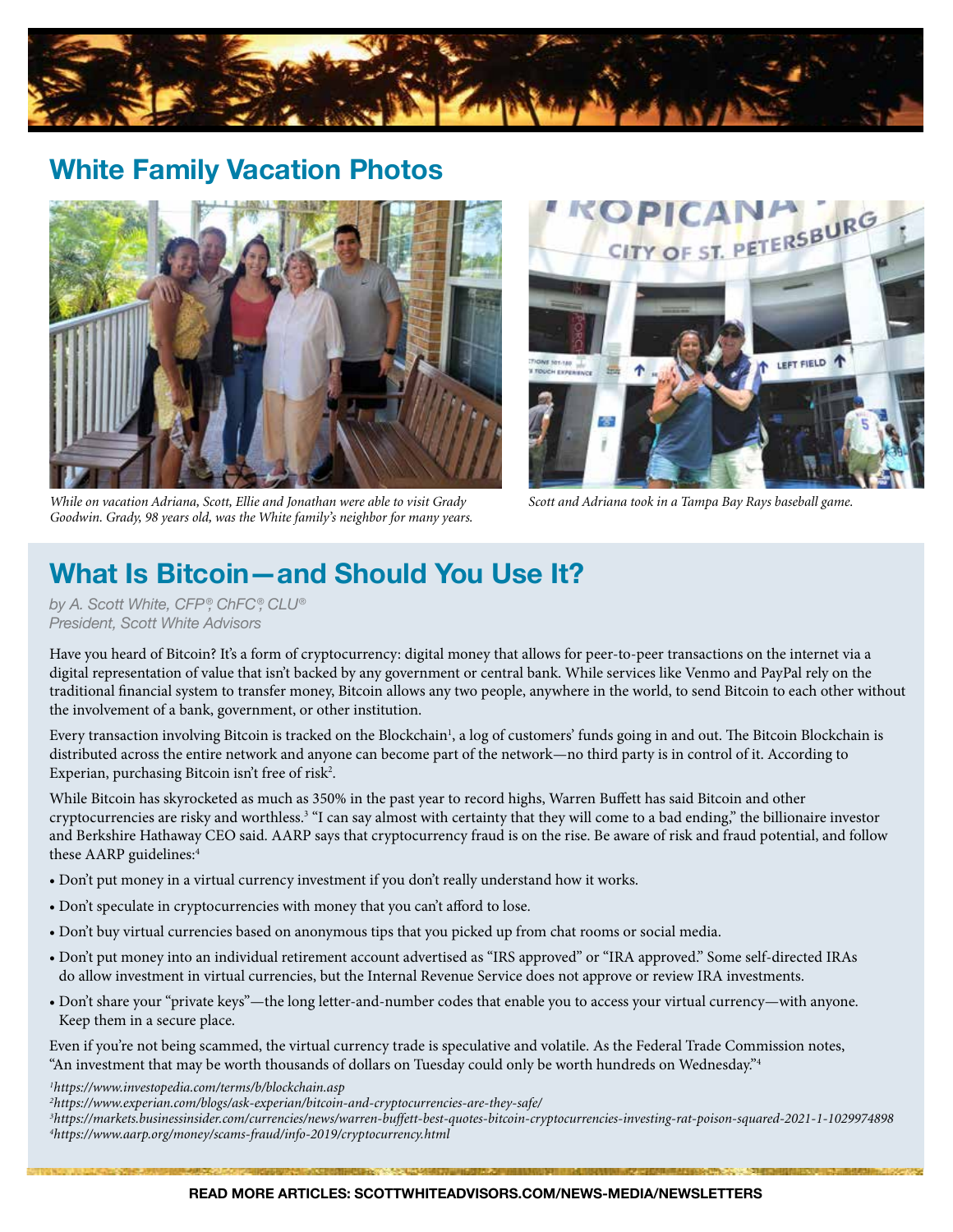# **Making Philanthropy Easy: Increasing the Efficiency and Impact of Your Generosity**

*by A. Scott White, CFP ®, ChFC®, CLU® President, Scott White Advisors*

When I discuss financial goals with clients, philanthropy often arises as a vital component of the legacy they will leave behind. Charitable giving can play an important role in many estate plans. Philanthropy can give you great personal satisfaction, and it can also give you a current income tax deduction, let you avoid capital gains tax, and reduce the amount of taxes your estate may owe when you die. Depending on my clients' unique situations, I may recommend the following giving vehicles.



**Commentary**

### **Charitable Gift Annuities**

A charitable gift annuity is a contract between a donor and a charity with the following terms: As a donor,

you make a sizable gift to charity using cash, securities or other assets. In return, you become eligible to take a partial tax deduction for your donation, plus you receive a fixed stream of income from the charity for the rest of your life. Your annuity can be funded with cash donations, but potentially also securities and gifts of personal property. A second tax benefit may come by donating long-term appreciated stock or other property. By donating non-cash assets directly, it is possible to reduce or eliminate the capital gains tax you'd ultimately pay if you sold them first and then donated the proceeds. You must pay income tax on the income stream from the annuity each year.

#### **Pooled Income Funds**

A pooled income fund is a type of charitable trust established and maintained by a qualified nonprofit organization, and gets its name from the fact that donors' resources are pooled for investing purposes. A pooled income fund allows you to do three things: ensure a perpetual income, claim a current tax deduction, and make a future gift to charity. The fund invests the contributions to provide dividends for the fund donors and allows income from the fund to be distributed to both the fund's donors and named beneficiaries, according to their share of the fund. Contributors receive income distributions during their lifetimes and after they have passed, the fund distributes the remaining assets to the designated charity or charities.

### **Donor-Advised Funds**

Donor-advised funds are the fastest-growing charitable giving vehicle in the U.S. because they are one of the easiest and most taxadvantageous ways to give to charity. Functioning like a charitable investment account, for the sole purpose of supporting charitable organizations you care about, donor-advised funds are established at a public charity. When you contribute cash, securities or other assets, you are generally eligible to take an immediate tax deduction. Then those funds can be invested for tax-free growth and you can recommend grants to virtually any IRS-qualified public charity. If you donate cash, via check or wire transfer, you're generally eligible for an income tax deduction of up to 60 percent of your adjusted gross income. You can incorporate your donor-advised fund into estate planning by making a bequest in your will to the donor-advised fund sponsor or by making the sponsor a beneficiary of a retirement plan, life insurance policy or charitable trust. By leaving instructions with the donor-advised fund sponsor, you can support multiple charities with one bequest. These gifts can also help reduce or eliminate the burden of estate tax for your heirs.

#### **Qualified Charitable Distributions**

QCDs are a direct transfer of funds from your IRA custodian, payable to a qualified charity, and they can be counted toward satisfying your required minimum distributions (RMDs) for the year as long as certain rules are met. In addition to the benefits of giving to charity, a QCD excludes the amount donated from taxable income, which is unlike regular withdrawals from an IRA. While many IRAs are eligible for QCDs, you must be 70½ or older to be eligible to make a QCD, and it is limited to the amount that would otherwise be taxed as ordinary income. The maximum annual amount that can qualify for a QCD is \$100,000. This applies to the sum of QCDs made to one or more charities in a calendar year. (If, however, you file taxes jointly, your spouse can also make a QCD from his or her own IRA within the same tax year for up to \$100,000.) Also, QCDs don't require that you itemize, which due to the recent tax law changes means you may decide to take advantage of the higher standard deduction, but still use a QCD for charitable giving.

*continued on page 4*